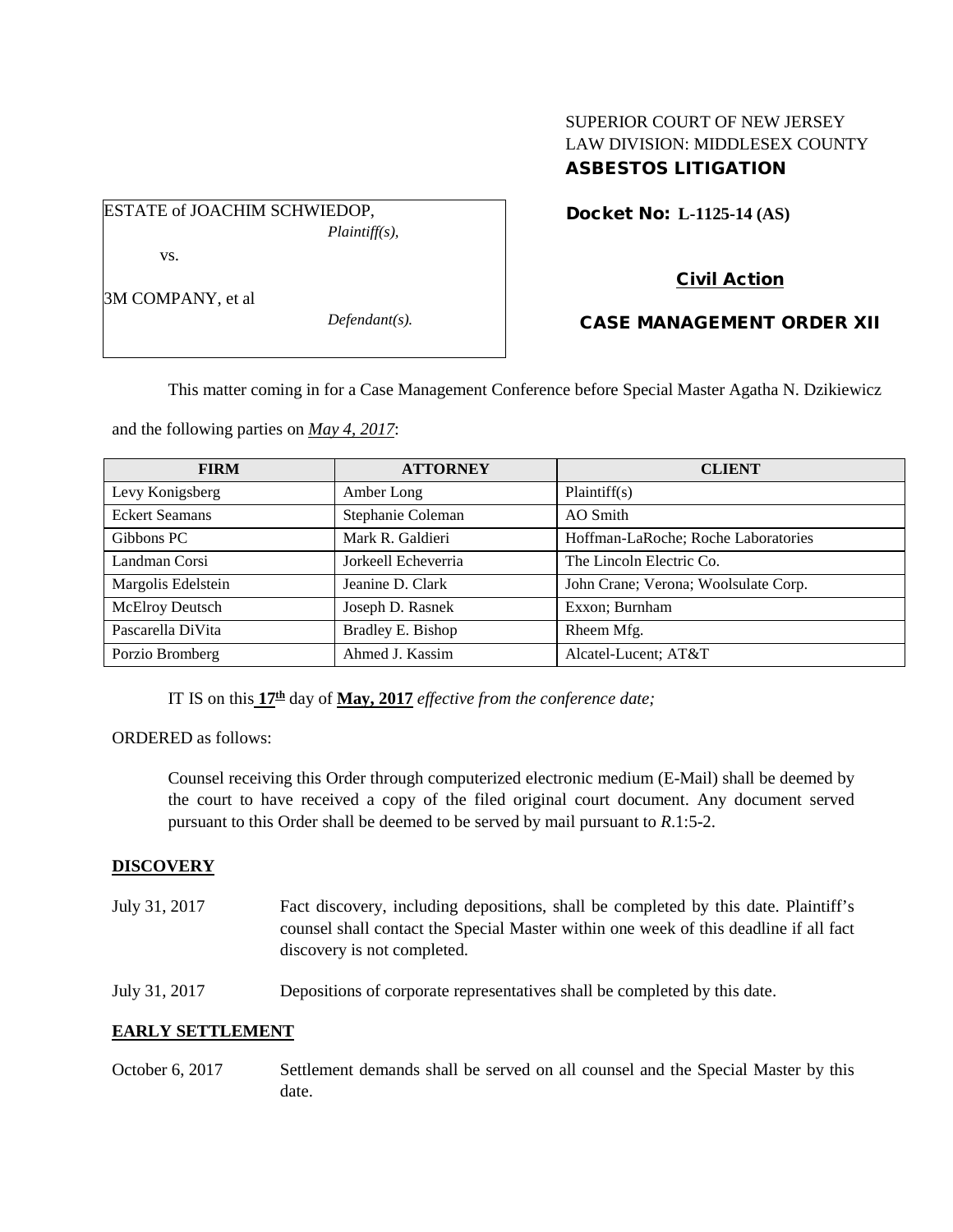### **SUMMARY JUDGMENT MOTION PRACTICE**

| August 18, 2017   | Plaintiff's counsel shall advise, in writing, of intent not to oppose motions by this date. |
|-------------------|---------------------------------------------------------------------------------------------|
| September 1, 2017 | Summary judgment motions shall be filed no later than this date.                            |

September 29, 2017 Last return date for summary judgment motions.

### **MEDICAL DEFENSE**

- October 6, 2017 Plaintiff shall serve medical expert reports by this date.
- December 8, 2017 Defendants shall identify its medical experts and serve medical expert reports, if any, by this date. **In addition, defendants shall notify plaintiff's counsel (as well as all counsel of record) of a joinder in an expert medical defense by this date.**

### **LIABILITY EXPERT REPORTS**

- October 6, 2017 Plaintiff shall identify its liability experts and serve liability expert reports or a certified expert statement by this date or waive any opportunity to rely on liability expert testimony.
- December 8, 2017 Defendants shall identify its liability experts and serve liability expert reports, if any, by this date or waive any opportunity to rely on liability expert testimony.

### **ECONOMIST EXPERT REPORTS**

- October 6, 2017 Plaintiff shall identify its expert economists and serve expert economist report(s), if any, by this date or waive any opportunity to rely on economic expert testimony.
- December 8, 2017 Defendants shall identify its expert economists and serve expert economist report(s), if any, by this date or waive any opportunity to rely on economic expert testimony.

#### **EXPERT DEPOSITIONS**

January 19, 2018 Expert depositions shall be completed by this date. To the extent that plaintiff and defendant generic experts have been deposed before, the parties seeking that deposition in this case must file an application before the Special Master and demonstrate the necessity for that deposition. To the extent possible, documents requested in a deposition notice directed to an expert shall be produced three days in advance of the expert deposition. The expert shall not be required to produce documents that are readily accessible in the public domain.

#### **PRE-TRIAL AND TRIAL**

| September 12, 2017         | The settlement conference previously scheduled on this date is <b>cancelled</b> .                                                                   |
|----------------------------|-----------------------------------------------------------------------------------------------------------------------------------------------------|
| January 12, 2018 @ 10:00am | Settlement conference. All defense counsel shall appear with authority<br>to negotiate settlement and have a representative authorized to negotiate |

\_\_\_\_\_\_\_\_\_\_\_\_\_\_\_\_\_\_\_\_\_\_\_\_\_\_\_\_\_\_\_\_\_\_\_\_\_\_\_\_\_\_\_\_\_\_\_\_\_\_\_\_\_\_\_\_\_\_\_\_\_\_\_\_\_\_\_\_\_\_\_\_\_\_\_\_\_\_\_\_\_\_\_\_\_\_\_\_\_\_\_\_\_\_\_\_\_\_\_\_\_\_\_\_\_\_\_\_\_\_